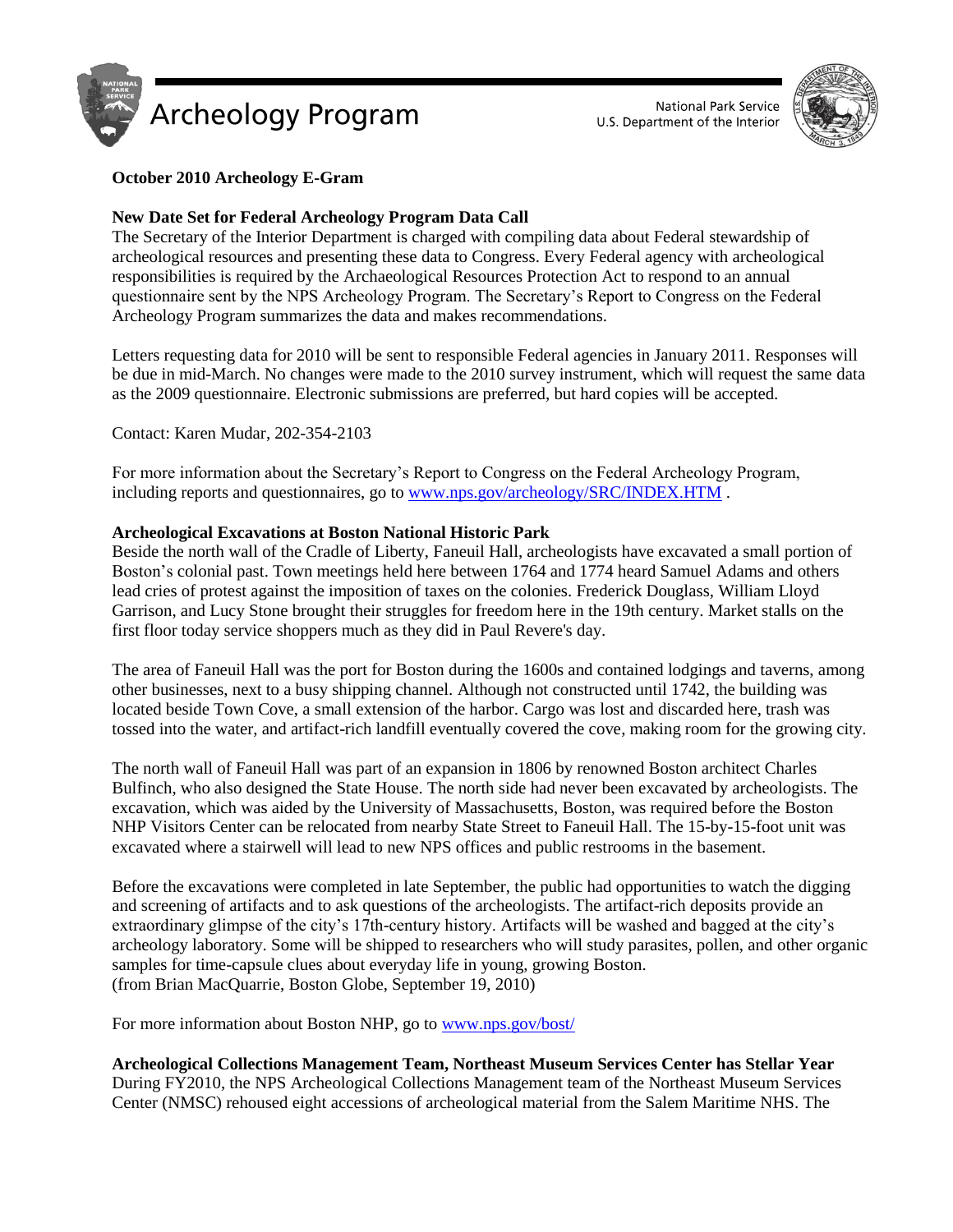NMSC staff rehoused 126,346 objects from the old storage containers into new archival bags and boxes labeled with pertinent information. Custom storage containers were created for fragile and oversized objects and museum cabinets were reconfigured to store oversized items in the most efficient manner.

Of particular importance is the collection of artifacts from the [Narbonne House,](http://www.nps.gov/sama/historyculture/narbonne.htm_) built ca. 1675. The research potential of a collection from more than 300 years of occupancy and the new and improved storage conditions of this collection makes it an extraordinary resource.

The NMSC staff also cataloged 33,848 artifacts from Petersburg NB. The 1978 Excavation at the Taylor House yielded 33,848 artifacts and 13 folders of associated documentation. The poor condition of the archeology collection required significant preparation on the part of NSMC staff before actual cataloging could begin. The Taylor House collection was poorly housed and loosely organized by material type instead of by provenience (location within the site) as required by NPS standards. NMSC staff surveyed and sorted the collection by provenience so that proper cataloging could begin. Processing included re-housing the artifacts into space-efficient, archival-quality enclosures.

The Taylor House was a late  $18<sup>th</sup>$ -century dwelling that was destroyed during the siege of Petersburg in 1864. The archeology collection offered a valuable opportunity to examine both  $18<sup>th</sup>$  century and Civil War artifacts. Artifacts of particular interest in the collection include a variety of Union and Confederate bullets, Civil War and post-Civil War military buttons, and an anthropomorphic effigy pipe.

For more information about the Salem Maritime NHS collections, contact [Alicia Paresi Friedman,](mailto:alicia_friedman@nps.gov_) 617-242- 5613 x225 or [Megan Lentz,](mailto:megan_lentz@nps.gov_) 617-242-5613 x227.

For more information about the Petersburg NB collections, contact Jessica Costello, 617-242-5613 x226 or Alicia Paresi Friedman, 617-242-5613 x225.

To learn more about Salem Maritime NHS, go to<http://www.nps.gov/sama/> To learn more about Petersburg NB, go to<http://www.nps.gov/pete/>

## **NPSArcheology Twitter Feed**

Started in August 2010, the NPS Archeology twitter feed highlights projects, accomplishments, and news items related to archeology in national parks, other Federal archeology projects, and general interest archeology news. It emphasizes content related to archeology performed in parks, with NPS funds, or by NPS personnel. The feed can be viewed at [http://twitter.com/NPSArcheology.](http://twitter.com/NPSArcheology)

## **Role for Archeology in NPS Response to Climate Change**

Archeological resources and research figure significantly in the NPS Climate Change Response Strategy, released in September 2010. The strategy provides direction for addressing the impacts of climate change in national parks. Archeological activities can contribute to all four of the integrated components of the response: science, adaptation, mitigation, and communication.

*Science:* Archeological data and models have already provided long term perspectives on climate change, especially in the Southwest, contributing to climate change science. Archeological efforts in parks continue to inventory and monitor archeological resources, providing data for assessing climate change.

*Adaptation:* This information will be critical to scenario planning and management decisions that guide adaptive actions within the NPS. The Climate Change Response Strategy specifically calls for expansion of the NPS capacity to conduct inventory and monitoring of archeological resources on park lands.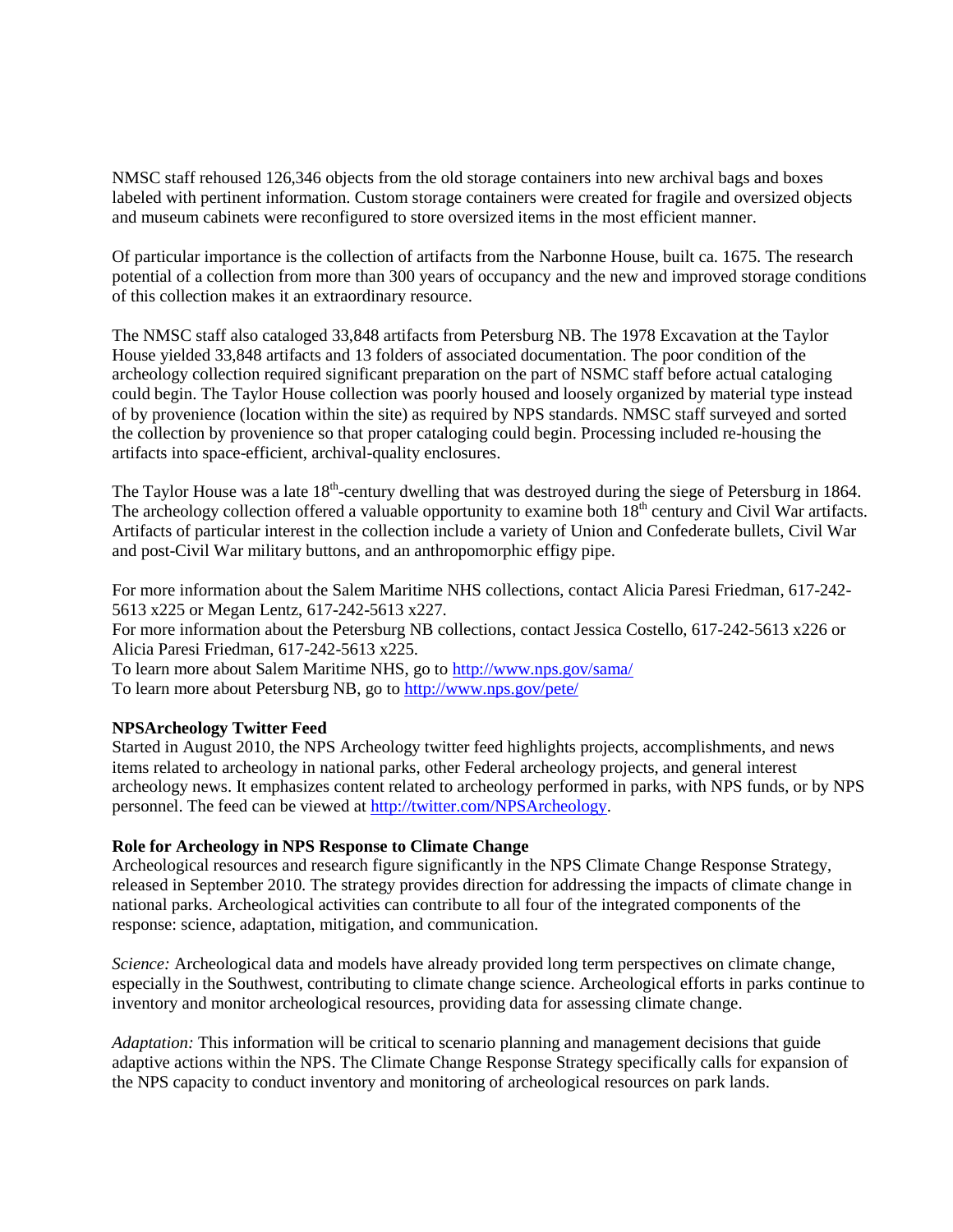*Mitigation:* Archeologists can also contribute to mitigation, the reduction of greenhouse gas emissions, by developing ways to collect data remotely, and by planning field work more carefully, and, when feasible, telecommuting.

*Communication:* Through leading by example, archeologists directly contribute to the final component to the response strategy. Archeological interpretation is an excellent venue for messages to the public about climate change, its causes and effects, and responsibilities for mitigation and adaptation.

The full report can be accessed at www.nature.nps.gov/climatechange/index.cfm

### **New Website for the Chaco Digital Initiative**

The Chaco Digital Initiative has redesigned its website and officially transformed into the *Chaco Research Archive*. This new research portal offers users access to much more information, as well as the ability to download database searches and access over 1,500 digitized archival documents. The new website is divided into six major sections:

*Chaco Sites* allows users to access information on 28 different sites via a topographic map of the canyon. Flag markers on the map are active links to individual pages for each site that provides a site plan, descriptive summary, image gallery, and data links to artifacts, tree-ring dates, and relevant archival documents.

*Explore the Canyon* allows users two ways to access information about various areas. One way uses a Google satellite image rather than the schematic topographic map for the *Chaco Sites* section. Locational markers take the user to the same site pages described above. A second explore mode displays aerial photographs overlaid on Google satellite imagery. These 1963 aerials from the Gordon Vivian archive provide highresolution images of some sites and agricultural features.

*Query the Database* provides researchers access to the robust Chaco Research Archive database. The page allows users to list, search, and, for the first time, download (in Excel format) results from individual database tables. For example, you can execute and download artifact search results for a given room at a site, filtering by material type; or you can search for all floor features in the entire database. In addition to downloading query results, you can also download individual archival documents in PDF form via the "CRA Archival Accessions" table.

*Architectural Stabilization* contains digitized and keyboarded data from NPS Ruins Stabilization Records. Images from nearly all the records between 1938 and 1983 are searchable and available in this section of the website. For example, you can search for all stabilization records for an individual room or kiva, or a specific wall of a room. When documentation of stabilization efforts is available, you can view high-resolution images of the work and available data.

*Image Gallery* provides users access to over 18,000 historic images of Chaco Canyon, searchable by site, image type, repository institution, caption, or a full text search of all image metadata fields.

*Chaco Resources* contains tools like the Chaco bibliography (now updated) and access to digital monographs. The "Help" section contains new material such as a glossary, user guide, and database schema.

The Chaco Research Archive will continue to add data from more Chaco sites in the coming years. The URL for the Chaco Research Archive remains the same as before: [www.chacoarchive.org.](http://www.chacoarchive.org/_)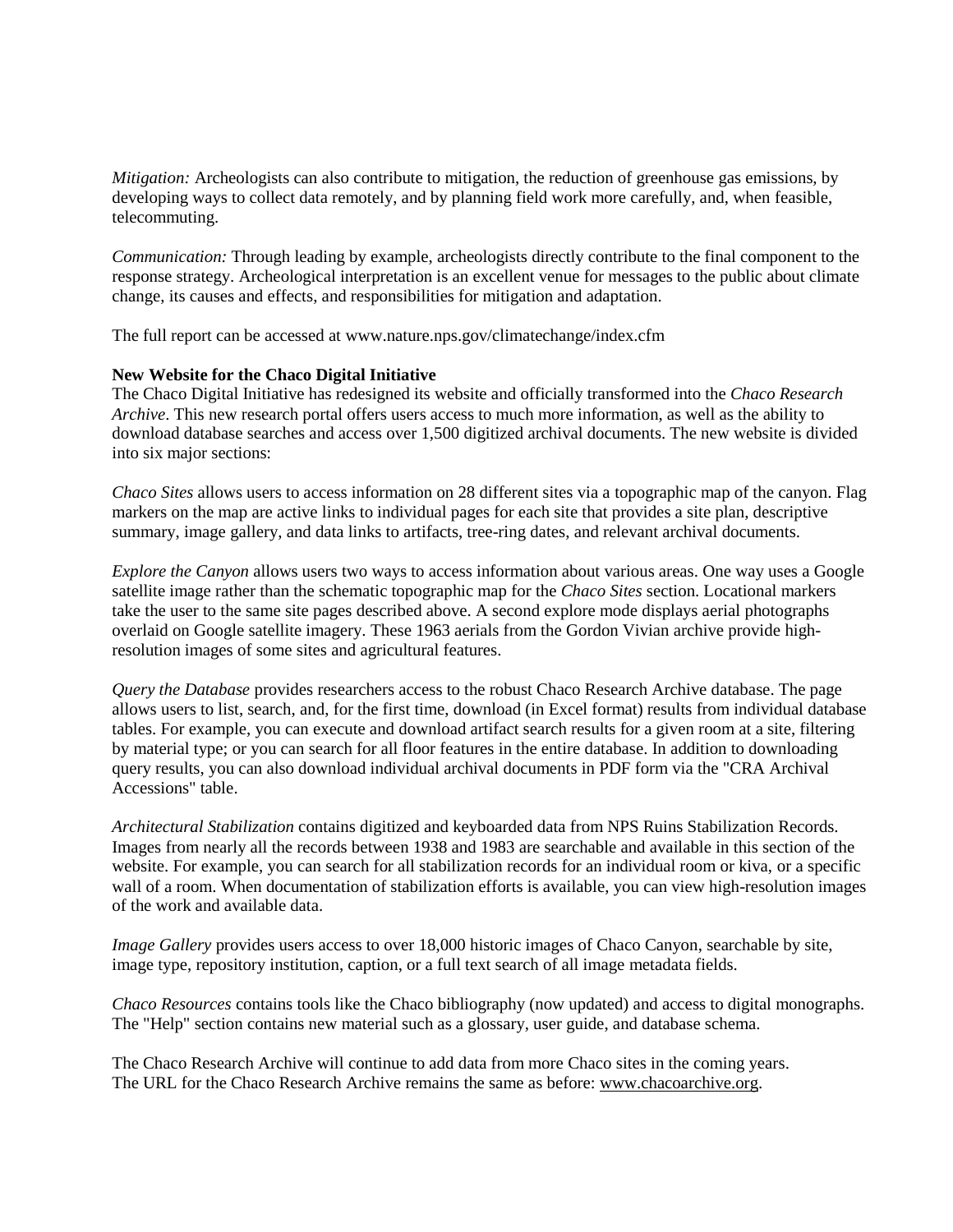### **NPS Announces Appleman-Judd-Lewis Awards**

The winners of the NPS Director's 2009 Appleman-Judd-Lewis Awards for Excellence in Cultural Resource Stewardship for Superintendents, Cultural Resource Stewardship through Maintenance, and Cultural Resource Management have been selected. A number of NPS archeologists have received these awards in the past.

#### *Cultural Resource Stewardship for Superintendents*

### Tom Bradley, Superintendent, Jefferson National Expansion Memorial

When Tom Bradley became superintendent of the Jefferson National Expansion Memorial, in 2008, powerful local interests threatened to impair the historic values of the Gateway Arch landscapes by sponsoring legislation to make them available for development. Bradley completed the parks first General Management Plan (GMP) in partnership with public and private interests. The GMP carefully defined and described the historic significance and character-defining features of the arch and its landscapes. The GMP proposed to revitalize the memorial through expanding programs, facilities, and partnerships in collaboration with a new international design competition that has just been completed.

### *Cultural Resource Stewardship through Maintenance*

Jim Baker, Maintenance Supervisor, Wrangell-St. Elias National Park and Preserve

Since 2000, Jim Baker has overseen the preservation of Kennecott Mines NHL which is located in the center of the park. Abandoned in 1938, the buildings sat unmaintained for over 60 years. Under Baker's direction and mentoring, local craftspeople have systematically undertaken the stabilization and rehabilitation of this national landmark. Roofs and foundations have been repaired, collapsing walls have been realigned, and 20 historic structures have been preserved.

#### *Cultural Resource Management*

#### Susan Dolan, Historical Landscape Architect, Mount Rainier NP

Dolan is the author of "Fruitful Legacy: A Historic Context of Orchards in the United States, with Technical Information for Registering Orchards in the National Register of Historic Places." The publication will be invaluable to resource managers and will assist interpretive staff to convey the significance of the resources to the American public. Nomination of historic fruit trees and orchards to the National Register will assist in the protection of the resources and will educate and inform the public of the vital role that orchards play in the agricultural development of post-contact America.

## Gary W. Johnson, Supervisory Landscape Architect, Blue Ridge Parkway

The conservation of scenery at the Blue Ridge Parkway is articulated as a core value in the establishing legislation of the park. Throughout the NPS management of the scenery in the larger context of cultural resources has been complicated by the lack of defensible standards. Johnson, in his role as Chief of Resource Management, Planning, Lands, and Compliance, has advocated for many years for the protection of scenery and the development of a tool kit for effective analyses and action. To overcome these obstacles, Johnson worked to develop various products, including a "Guidebook for the Blue Ridge Parkway Scenery Conservation System."

NPS Director John Jarvis will present the awards at the George Wright Society Conference in March 2011.

# **NPS Announces 393rd Park: River Raisin National Battlefield in Monroe, Michigan**

River Raisin National Battlefield Park in Monroe, Michigan, was officially announced as the 393rd park in the National Park System. The War of 1812 battlefield was set aside by Congress with legislation (P.L. 111- 11) signed by President Obama on March 30, 2009. Fought along the north bank of the River January 18-23,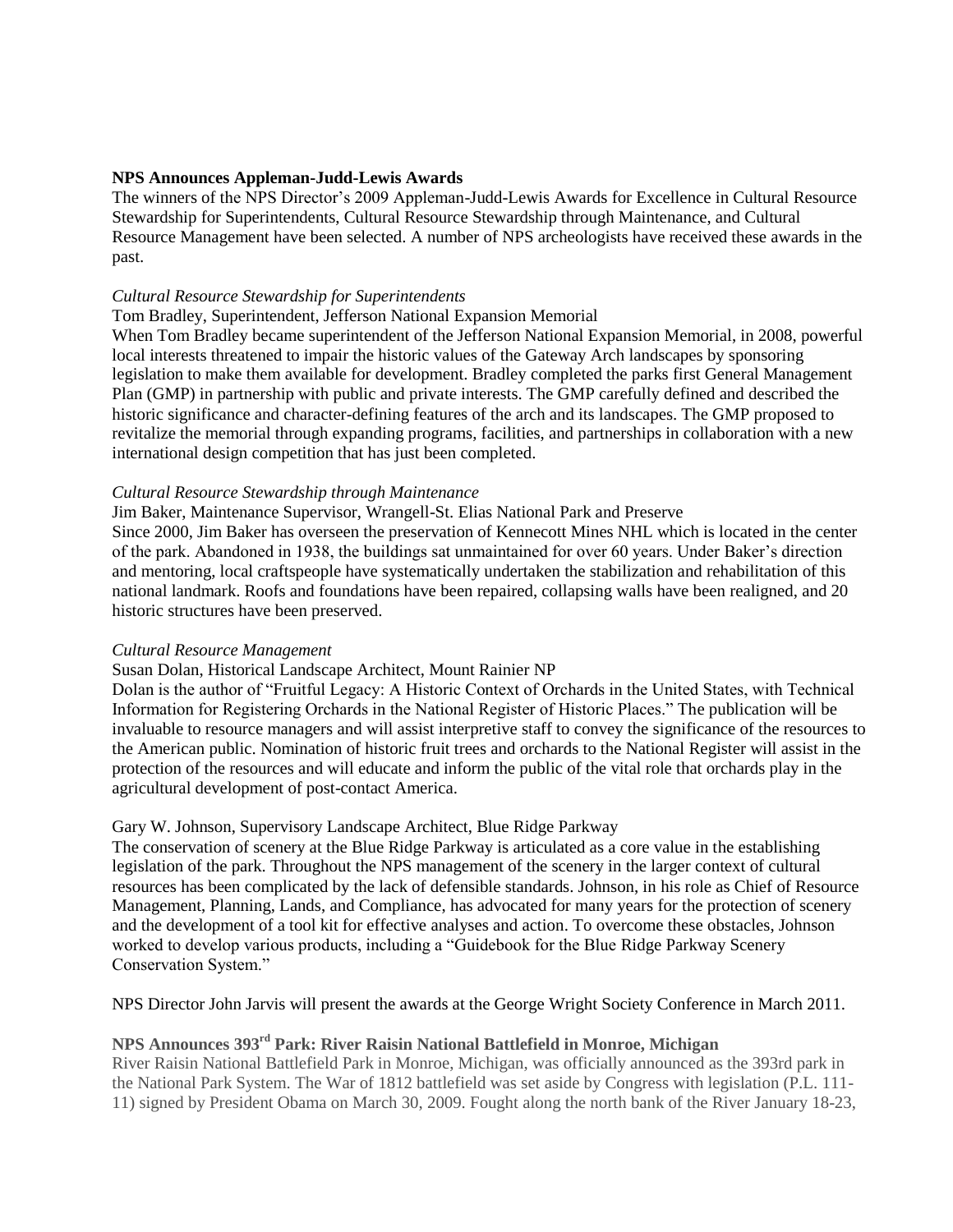1813, the battle pitted American and British troops against each other in a contest for control of all of Michigan and the Lower Great Lakes. At stake were America's independence and the futures of Frenchtown (known today as Monroe, Michigan), Canada, and Tecumseh's alliance of Native American tribes.

The British and their Indian allies destroyed an entire American army at the River Raisin and, in the process, raised Native Americans' hopes that their alliance with the British would result in the preservation of their land. Frenchtown was laid waste, and the Ohio frontier was exposed to invasion and raids by the British and Indians. The Battle of the River Raisin was not a decisive turning point of the war, but it did have significant effects on the campaign for the Great Lakes. Following the defeat at River Raisin, American forces would struggle for nine months before they could regain their momentum.

### **Apply Now to Become a Preserve America Steward**

Preserve America Stewards is a Federal program which recognizes organizations and agencies that successfully use volunteers to help care for historic properties. Among the Preserve America stewards designated this summer, four were recognized for their use of volunteers in support of their archeology programs. Independence NHP was designated in recognition of its Independence Living History Center Archeology Laboratory, and Valles Caldera National Preserve was designated for its survey of aspen dendroglyphs. The Texas Historical Commission was named a Preserve America Steward for its Texas Archeological Stewardship Network, and the Fairfield Foundation was recognized for its use of volunteers in excavating and interpreting the site of a Virginia plantation from the  $17<sup>th</sup>$  and  $18<sup>th</sup>$  centuries.

Preserve America stewards receive a designation letter and certificate of recognition signed by First Lady Michelle Obama. Non-profit organizations, government entities (Federal, State, local, or Tribal), and businesses are eligible to seek designation for their programs. Preserve America Stewards is administered by the Advisory Council on Historic Preservation and the Department of the Interior. The next quarterly deadline for submitting applications to the Preserve America Stewards program is December 1, 2010.

An application form and further information are available at [www.preserveamerica.gov/](http://www.preserveamerica.gov/) .

## **Archeology Events at the American Anthropological Association**

AAA Archaeology Division Program Editors Stephen Silliman and Anna Agbe-Davies have compiled a list of all of the archeology events at the American Anthropological Association Annual Meeting, November 17- 21, in New Orleans. In case you find the thousands of papers at the AAA meetings a little daunting to sort through, the sessions, meetings, tours, and dinners are summarized in an easy-to-read two-page document. If you have let your membership in the AAA, and the Archaeology Division in particular, expire or if you've never joined or attended an AAA meeting, consider joining and helping keep up the tradition of having great archeology represented in the American Anthropological Association.

You can visit the meetings page at [http://www.aaanet.org/meetings/index.cfm.](http://www.aaanet.org/meetings/index.cfm_)

## **NHPA Section 106 Training Offered**

The Advisory Council on Historic Preservation (ACHP) has announced its training schedule for 2011. The ACHP will offer its two-day "Section 106: The Essentials" course at six locations, beginning with Washington, DC, on February 10-11 and concluding with Buffalo, New York, on October 18-19 in conjunction with the National Preservation Conference being held that same week. The ACHP will also offer its one-day "Advanced Section 106 Seminar" at six locations beginning with Sacramento, California, on March 8 and concluding with Nashville, Tennessee, on September 15.